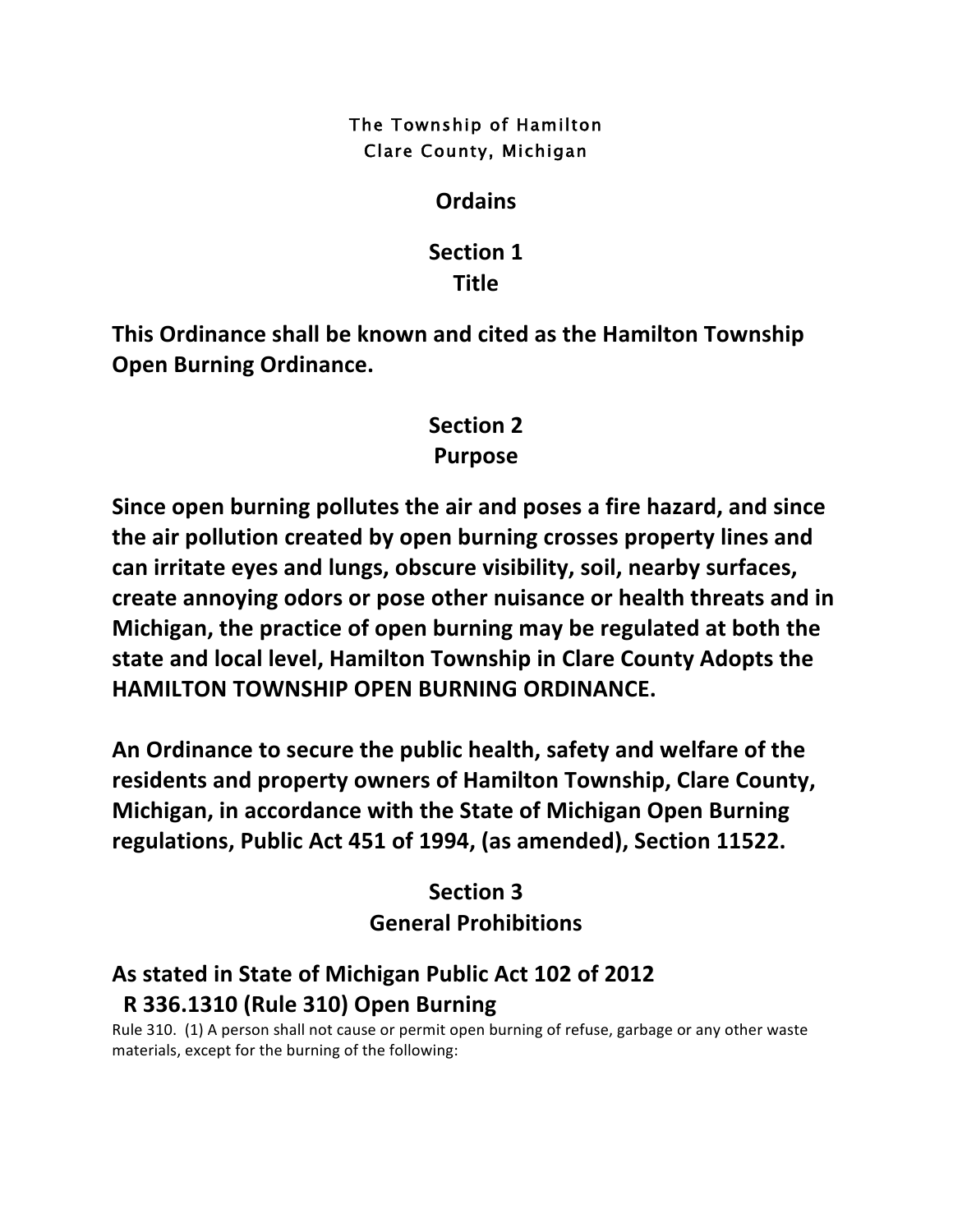(a)Waste disposal material from and at 1- or 2-family dwellings that does not contain plastic, rubber, foam, chemically treated wood, textiles, electronics, chemicals, roofing materials, or hazardous materials, if the burning does not violate any other department rules.

(b)Structures and other materials used exclusively for fire prevention training.

(c)Trees, logs, brush, and stumps in accordance with applicable state and local Regulations.

(d)Beekeeping equipment and products, including frames, hive bodies, hive covers, combs, wax, and honey, if burned for bee disease control.

(e)Logs, brush, charcoal, and similar materials that are used in preparing food or for recreation.

(f)Wooden fruit or vegetable storage bins constructed from untreated lumber.

(g)The burning is conducted for disease or pest control.

# **Section 4**

**Penalties**

**A.First** Violation is a Municipal Civil Infraction. A violation of this Ordinance, first offense, is a municipal civil infraction. Any property owner or legally responsible party who violates this Ordinance shall, as a first offense, be responsible for a civil infraction, for which the fine shall be \$250.00 plus fines, costs and restitution.

**B.Second** Violation (within two years after municipal civil infraction). A second or repeat violation (within two years after a municipal civil infraction) is a misdemeanor. Any property owner or legally responsible party who violates any provision of this Ordinance a second time within 24 months of the date a civil infraction ticket is issued (whether the violation of this Ordinance is for the same offense as a civil infraction or for some other offense under this Ordinance) shall upon conviction and in a court of competent jurisdiction be guilty of a misdemeanor and be subject to a fine of \$500.00 plus court costs and costs of prosecution that may be ordered by the court. For purposes of this Ordinance, each day that a violation occurs shall constitute a separate offense.

C. **Third Violation** (within two years after municipal civil infraction) Any property owner or legal responsible party who violates any provision of this Ordinance a third time within 24 months of the date of a civil infraction ticket is issued (whether the violation of this Ordinance is for the same offense as a civil infraction or for some other offense under this Ordinance) shall upon conviction in a court of competent jurisdiction be guilty of a misdemeanor and be subject to a fine of \$500.00 and/or imprisonment for a period of not more than 93 days, plus court costs and costs of prosecution that may be ordered by the court. For purposes of this Ordinance, each day that a violation occurs shall constitute a separate offense.

**D.Enforcement**. Enforcement of the provisions of this Ordinance shall be the Hamilton Township Zoning Ordinance Enforcement Officer (or such other Hamilton Township Official as may be designated by the Hamilton Township Board), the Hamilton Township Zoning Administrator, the Hamilton Township Attorney, the Clare County Sheriff's Department and/or the Michigan State Police.